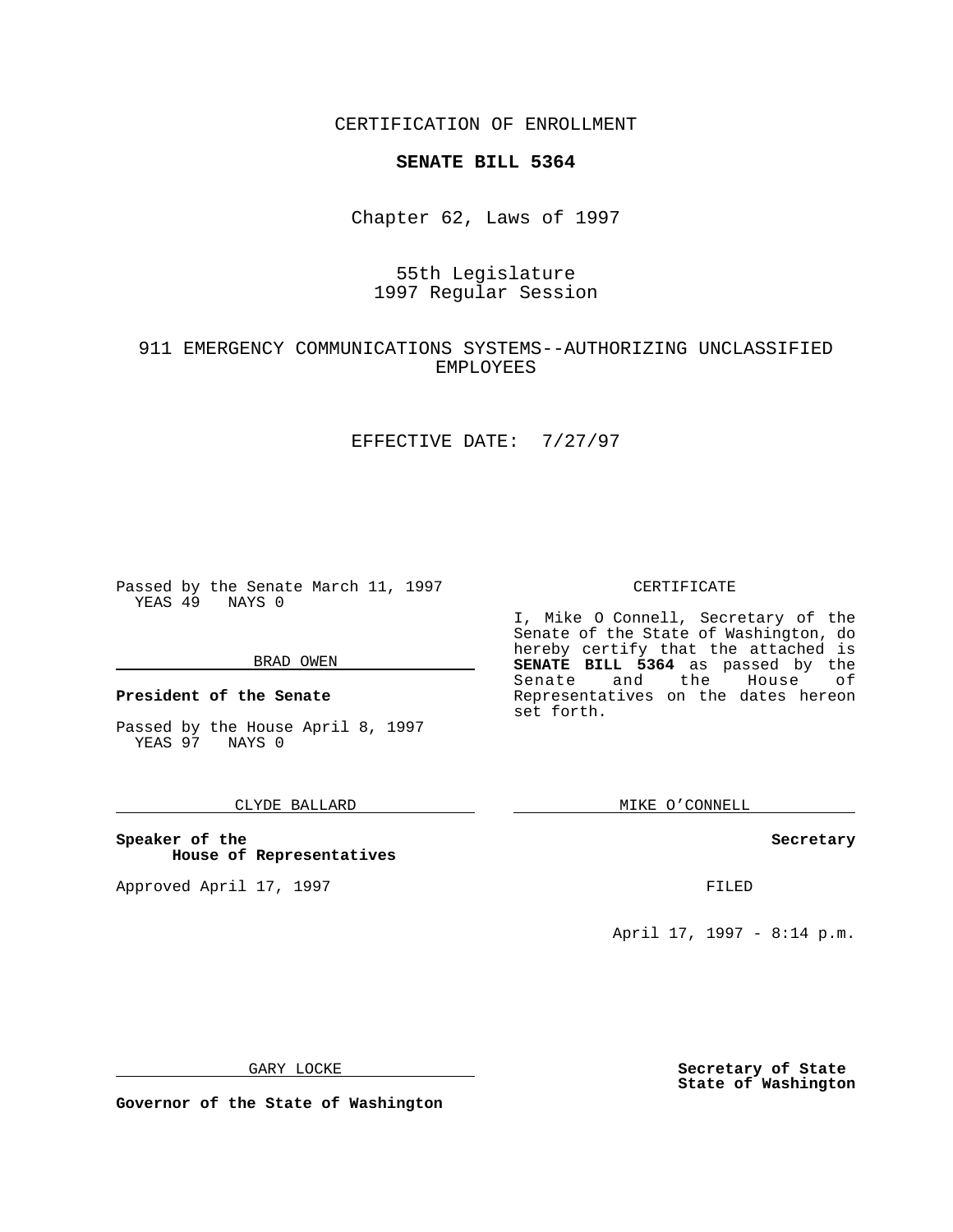# **SENATE BILL 5364** \_\_\_\_\_\_\_\_\_\_\_\_\_\_\_\_\_\_\_\_\_\_\_\_\_\_\_\_\_\_\_\_\_\_\_\_\_\_\_\_\_\_\_\_\_\_\_

\_\_\_\_\_\_\_\_\_\_\_\_\_\_\_\_\_\_\_\_\_\_\_\_\_\_\_\_\_\_\_\_\_\_\_\_\_\_\_\_\_\_\_\_\_\_\_

Passed Legislature - 1997 Regular Session

**State of Washington 55th Legislature 1997 Regular Session**

**By** Senator Snyder

Read first time 01/24/97. Referred to Committee on Government Operations.

 AN ACT Relating to local government unclassified employees; and amending RCW 41.14.070.

BE IT ENACTED BY THE LEGISLATURE OF THE STATE OF WASHINGTON:

 **Sec. 1.** RCW 41.14.070 and 1991 c 363 s 116 are each amended to read as follows:

 (1) The classified civil service and provisions of this chapter shall include all deputy sheriffs and other employees of the office of sheriff in each county except the county sheriff in every county and an additional number of positions, designated the unclassified service, determined as follows:

| 11 |                 | Unclassified          |
|----|-----------------|-----------------------|
| 12 | Staff Personnel | Position Appointments |
| 13 | 1 through 10    |                       |
| 14 | 11 through 20   | 3                     |
| 15 | 21 through 50   |                       |
| 16 | 51 through 100  | 5                     |
| 17 | 101 and over    | ศ                     |